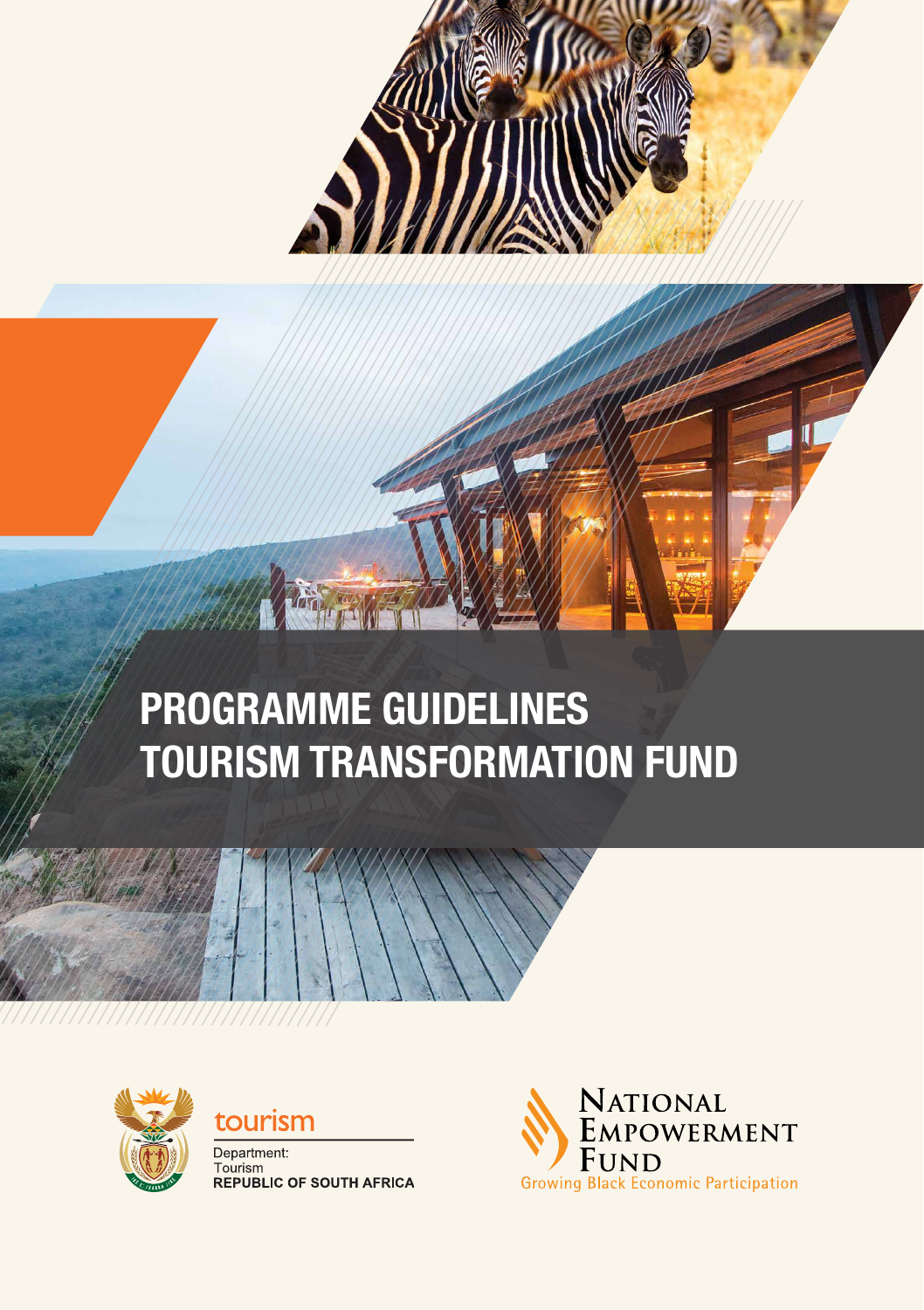

guidance to applicants submitting proposals for funding consideration under the Tourism Transformation Fund (TTF). Funding approvals on TTF projects will be aligned to the strategic objectives of the fund.

#### **2. BACKGROUND**

The TTF is a capital investment funding mechanism established by the Department of Tourism in collaboration with the National Empowerment Fund (NEF) to provide financial support for black entrepreneurs investing in projects within the tourism sector. The main aim of the fund is to drive transformation in the tourism sector and catalyse the rise of a new generation of black-owned tourism enterprises.

Through the partnership, the NEF is responsible for administering the TTF and processing all TTF applications.

The TTF provides a combination of grant funding, debt financing and equity contributions to facilitate capital investment in the tourism sector by prospective black investors. Support for eligible black investors under the TTF includes debt financing and equity contributions by the NEF and grant funding from the Department to augment the financing support approved by the NEF.

The TTF grant funding will be provided to applicants qualifying for financial support from the NEF where commercial viability of the project has been proven.

The fund will focus specifically on:

- Majority black-owned tourism entities and transactions that are commercially viable and sustainable, as per the results of the due diligence processes of the NEF;
- Unlocking investment support in the tourism sector for new and established small and micro black-owned tourism enterprises that provide services to tourists as its direct clients.

### **3. STRATEGIC OBJECTIVES OF THE TOURISM TRANSFORMATION FUND**

The strategic objectives of the TTF are to:

- Facilitate transformation within the tourism sector by providing access to funding support through a combination of debt, equity and grant funding to eligible black investors in the tourism sector;
- Develop the tourism sector by providing financial support to eligible projects with preference to projects that stimulate empowerment, destination development, job creation and tourism skills development;
- Reduce the debt burden of the prospective investor to finance their business; and
- Encourage the development of innovative, commercially viable and sustainable tourism projects.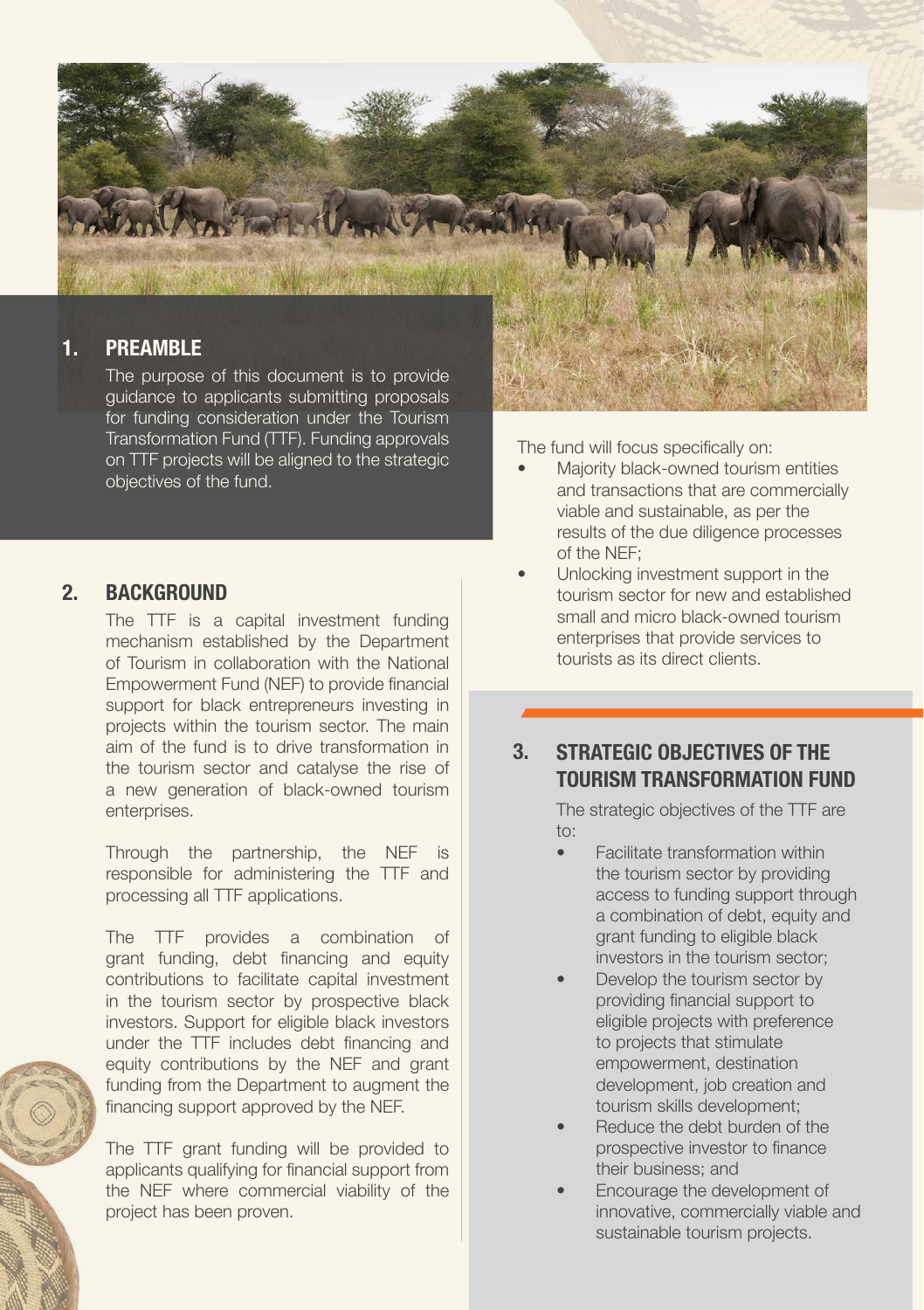

# **4. ELIGIBILITY CRITERIA**

In order to be eligible for funding support under the TTF, applications must satisfy the following requirements:

- Submission of a duly completed and signed NFF application form and TTF checklist together with related supporting documents as per NEF requirements.
- The grant funding is applicable to new and existing black-owned enterprises in the tourism sector.
- The enterprise must provide services to tourists as its direct clients.
- The project has proven commercial viability and sustainability as per the NEF funding criteria and due diligence.
- The enterprise must be majority (51%) black-owned.
- The enterprise must be black management controlled.
- Shareholders must be operationally involved in the business.
- The enterprise must be registered as a legal entity in South Africa in terms of South African law.
- The enterprise must either be a blackowned Exempted Micro Enterprise (EME) or black-owned Qualifying Small Enterprise (QSE) in terms of the Amended Tourism Broad-Based Black Economic Empowerment (B-BBEE) Sector Code (obtainable at www.tourism.gov.za) as follows:

| Enterprise size category Annual turnover      |                                                                              |
|-----------------------------------------------|------------------------------------------------------------------------------|
| <b>Exempt Micro Enterprises</b><br>(EMEs)     | Total annual<br>revenue below<br>R <sub>5</sub> million                      |
| <b>Qualifying Small</b><br>Enterprises (QSEs) | Total annual<br>revenue between<br>R <sub>5</sub> million and<br>R45 million |



- Submission of a valid Tourism B-BBEE certificate or sworn affidavit (if exempted micro enterprises)
- Applicants must qualify for a NEF loan in order to be eligible for the grant funding portion of the TTF.
- Applicants may be required to contribute a reasonable percentage of the total funding applied for, as own contribution.
- Applicants must declare any funding received from any other organs of state.

## **5. OTHER CONDITIONS**

The TTF grant contribution for approved applications, will be limited to 50% of the total funding required and is capped at a maximum of R5 000 000 (Five Million Rand) per beneficiary.

Co-financing tourism transactions<br>between the NFF and/or other between the NEF and/or other<br>accredited Development Finance Development Institutions (DFI's) is allowed under the Fund. This arrangement needs to be agreed to by the NEF.

The funding amount required will be financed from the NEF's and/or other accredited DFI's resources as agreed to by the NEF.

In assessing applications for support, the debt/equity portion of funding will be in line with NEF and/or other accredited DFI's limits.

In the case of mergers and/or acquisition transactions, the grant portion of the funding will be limited to financing working capital, costs of upgrading and expanding the business, and will not be used towards the purchase of the business and/or its assets.